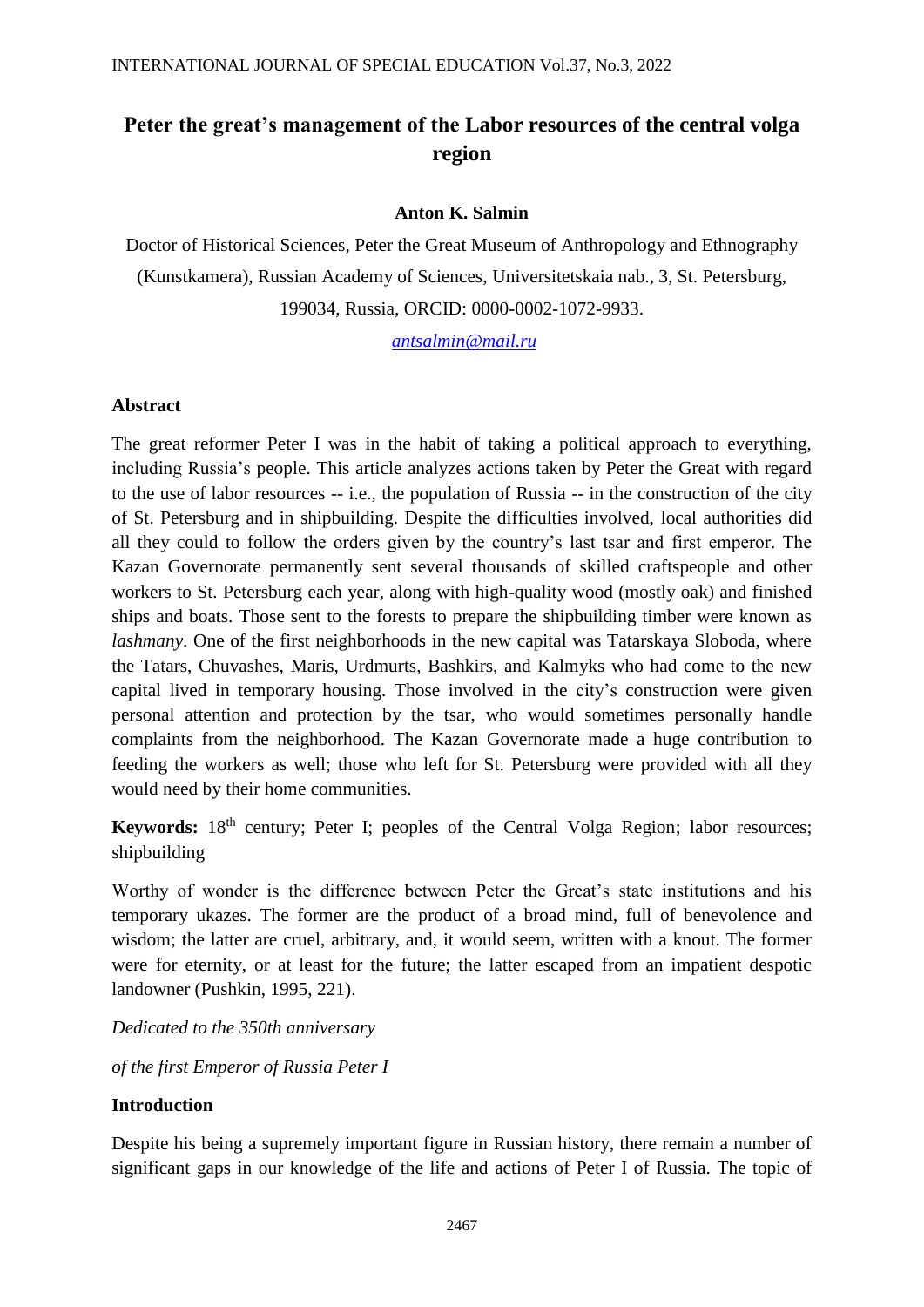Peter the Great and the people of the Central Volga region, for example, has barely been touched. The role the people of the Volga regions played in the implementation of Russia's great reforms of the early 18<sup>th</sup> century is also an area ripe for exploration.

The transformations that occurred in the first part of the  $18<sup>th</sup>$  century were predominately connected with solving certain tasks that stood before Russia. They were the continuation of undertakings begun in the previous era, as the  $17<sup>th</sup>$  century had seen the construction of factories and industrial enterprises, the emergence of trade with the West, and attempts to reform the machinery of the state. Strengthening the state was very much in the interest of the aristocracy as well, as they saw it as only way to avoid the kind of popular uprisings that had become rather commonplace in the 1600s. And both the merchant class and a certain portion of the gentry wanted development in the spheres of commerce and industry, as well as access to the shores of the Baltic for these purposes. The construction of St. Petersburg was therefore directly tied to the reforms of the first quarter of the  $18<sup>th</sup>$  century. Like the other innovations, the founding of the city of St. Petersburg facilitated the introduction of new measures that paved the way for the development of Russia's industrial capabilities (Luppov,



1957, 3-5).

As such, it appears important to provide a relevant analysis of the primary areas focused on by Peter I in his administration of the country. They include reinforcing the foundations of the government, shipbuilding, a heightened level of concern from the monarch for the wellbeing of the non-Russian peoples of the empire, and protection of the country's labor force. Herein I will concentrate on matters concerning the management of labor resources, largely by focusing on the example of the Central Volga region.

## **Methodology**

The methodological basis of the article is the study of the historical and geographical plan on the foundation of the city of St. Petersburg on the Neva by Peter I. Actions to attract workers from the Middle Volga region are traced. A wide range of primary sources of the beginning of the XVIII century is used.

## **Results**

## **Labor resources**

Russia's history of organizing large construction projects predated Peter I. The Stoneworks Prikaz was established under Ivan the Terrible for this purpose. It was in charge of managing the engineering staff and the skilled workers. They lived in different cities around the country, but were obliged to travel to work on projects when ordered to do so by the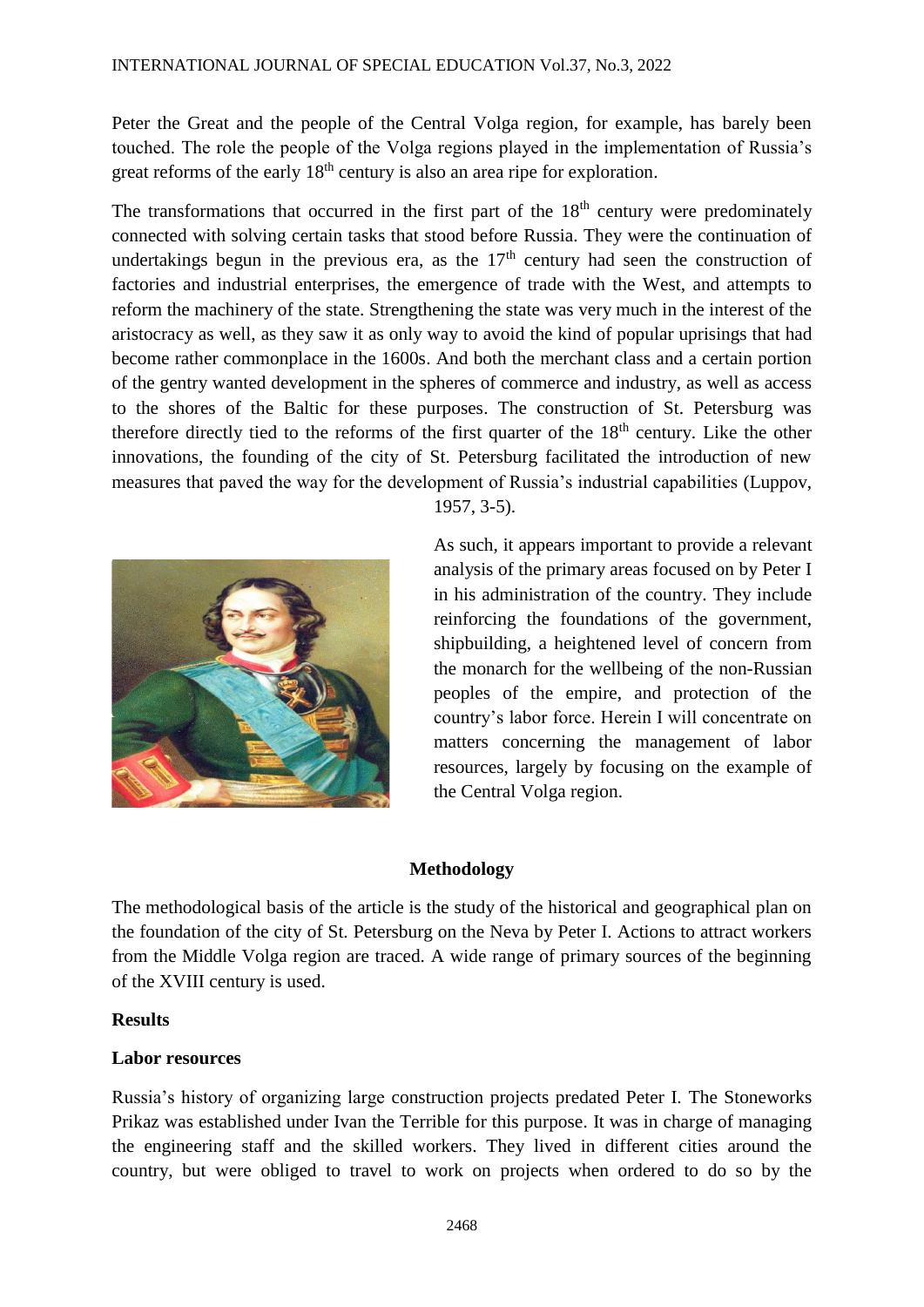Stoneworks Prikaz (Ibid., 61). The Prikaz had a number of brick factories, and had on worked projects to build city walls in Smolensk, Kazan, and Astrakhan and a bridge across the Moscow River.

The ingenious ideas of Peter I regarding the construction of a European-style city with an outlet to the sea was made a reality within his own lifetime. The first thing that was necessary was a sufficient number of people to do the work. Naturally, these people would have to come from Russia's interior. The tsar issued a series of decrees to accomplish this mass migration.

By the autumn of 1703, approximately 20,000 diggers were employed in the construction of St. Petersburg. Just a year later, the tsar's orders had already mandated that 40,000 diggers be sent to his new city every year from all parts of Russia. Diggers came to St. Petersburg for a shift of two months, of which there were three each year, from March 25 to September 25. Those from the Central Volga region – Alatyr, Kazan, Arzamas, Svyazhansk, Simbirsk, Samara, and Syzran – worked the shift from July 25 through to September 25 (Mavrodin, 1983, 83).

The compulsory service was incumbent upon all governorates. Each year the requirements varied, from as many as one worker from every 9 households to as few as one from every 16.

The workers had to bring their own axes, while foreman were required to have chisels, drills, and drawknives. They also brought with them enough food to last the entire journey. When they arrived in St. Petersburg, they were to receive money for food and expenses for one month. The means for covering these expenses were collected from the same stratus of society from which the workers came. The necessary amount was apportioned to the governorate in proportion to the number of households it contained. It was paid by the heads of the households who had not sent any workers to St. Petersburg. Thus the obligation was shared by all peasants and townspeople. Some sent workers, while others sent money (Luppov, 1957, 79).

Despite the difficulties, the local authorities made efforts to execute the orders of the tsar. For example, in October 1708, Commander of Kazan Nikita Kudryavtsev reported that "By your sovereign decree, tribute- and service-bound Tatars from Kazan and other cities of uyezds numbering 2104 persons, and service-bound Chuvashes from Sinibirsk numbering 700 persons, in all 2804 persons, were sent from their households to Sankt-Piterbukh this October on various dates" (Letters, 1946, 888).

On December 18, 1708, Peter I issued a decree creating the initial 8 governorates. The Kazan Governorate included 36 cities (Yaik, Ufa, Samara, Alatyr, Tsivilsk, Cheboksary, and others) and the territory surrounding them (Complete, vol. IV, 436). The governorates were created to have similar populations, not territory size. The tsar appointed Count Pyotr Apraksin to head the Governorate of Kazan.

Peter continued to demand reinforcements for the construction of his new city on the Neva River: "Lord Apraksin! Try to send five thousand Tatars, Cheremis, and Mordvins next winter to Petersburg to replace the first ones. Piter (Collection, 1811, 94).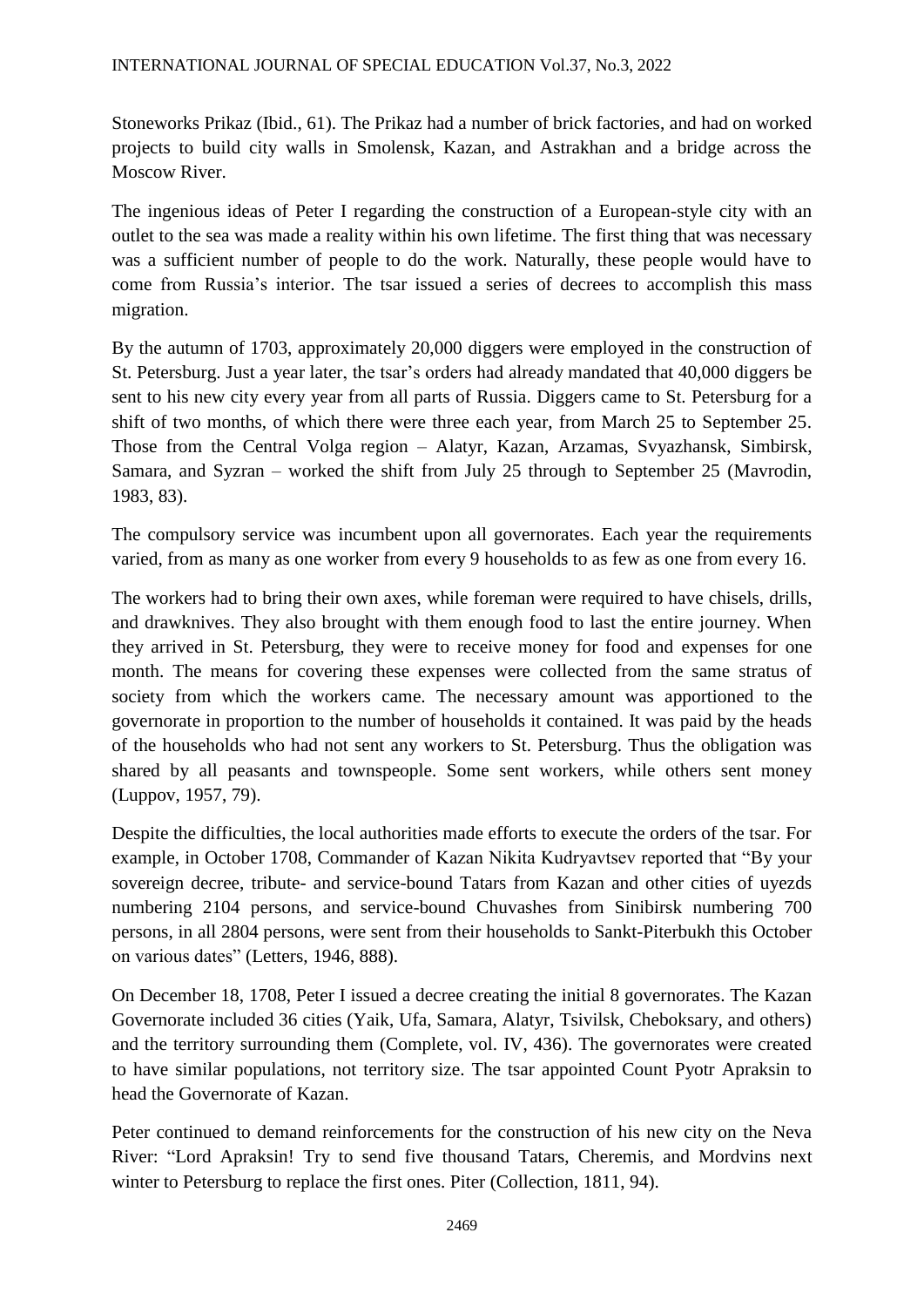A decree of 1710 ordered that 4720 artisans of various occupations "from settlements and uyezds" be sent to St. Petersburg with their wives and children "to live perpetually", since St. Petersburg was experiencing a "considerable lack" of master craftsmen "at the Admiralty and around the city". Houses were built for these migrants prior to their arrival, and the money needed to support them for the year came to 22 rubles per person, which also had to be collected. All eight governorates were required to send people: Moscow  $-1417$ , St. Petersburg – 1034, Kiev – 199, Kazan – 667, Arkhangelgorod – 555, Siberia – 299, Smolensk  $-298$ , Azov  $-251$  (Luppov, 1957, 78-85).

In 1710, Kazan Governorate sent 667 people to live and work permanently in St. Petersburg. In a letter to Kazan Governor Pyotr Apraksin, Peter the Great articulated the skills he required of those to be sent to the new city. We see from the document that the professions most needed from the Kazan Admiralty were stonemasons (295 people), carpenters (264), blacksmiths (50), bricklayers (13), and shipwrights and apprentices (10), along with cabinet makers and joiners, carvers, and lathe operators. There were even cases when children were sent from the governorate: in 1710, Peter I requested that Governor Apraksin to send to Moscow "little Kalmyk boys and girls, about 10 pairs". Apparently these children were needed either for doing some kind of work that did not require great physical effort or for training in some sort of trade. That same year, Peter requested that children of clergymen be sent to the St. Petersburg Admiralty to learn carpentry skills (Mansurova, 2010: 118).

The scope of the work, however, also required a huge number of unskilled laborers and specialists in other areas. Peter, as ever highly motivated and focused, kept track of everything personally and did not abide dereliction of duty. On August 18, 1710, he chastised his confederate Pyotr Apraksin: "We are also deeply astonished at you, in that, according to Ulyan Senyavin, you have failed in your task of sending Tatars and Chuvashes here to labor. Specifically: as of today, only 1262 people have arrived, while 474 escaped along the way... The Kazan Governorate must send reinforcements numbering 2867 people to St. Petersburg to work on construction of the city, as well as one ruble each per month, totaling 8601 rubles for three months" (Letters, 1956, 291-292).

The numbers per year of workers sent from the Kazan Governorate are: in  $1710 - 8580$ , in  $1711 - 6272$ , in  $1712 - 5733$ , in  $1713 - 7518$ , and in both  $1714$  and  $1715 - 6024$  (Luppov, 1957, 80).

In early 1717, an order was issued for contractors to be sent money to supply ship timber from the forests and for Tatars [read: people from the Kazan Governorate -- *A.S*] to be sent to St. Petersburg to work (Baranov, 1872, 41).

Those who were sent to the forests for timber were known as *lashmany*. As per the tsar's orders, Tatars, Chuvashes, Maris, Mordvins, and Russians from the Simbirsk, Nizhniy Novgorod, and Kazan Governorates could be called on to work as lashmany. The work done by lashmany, which consisted largely of felling and hewing wood, was difficult and dangerous.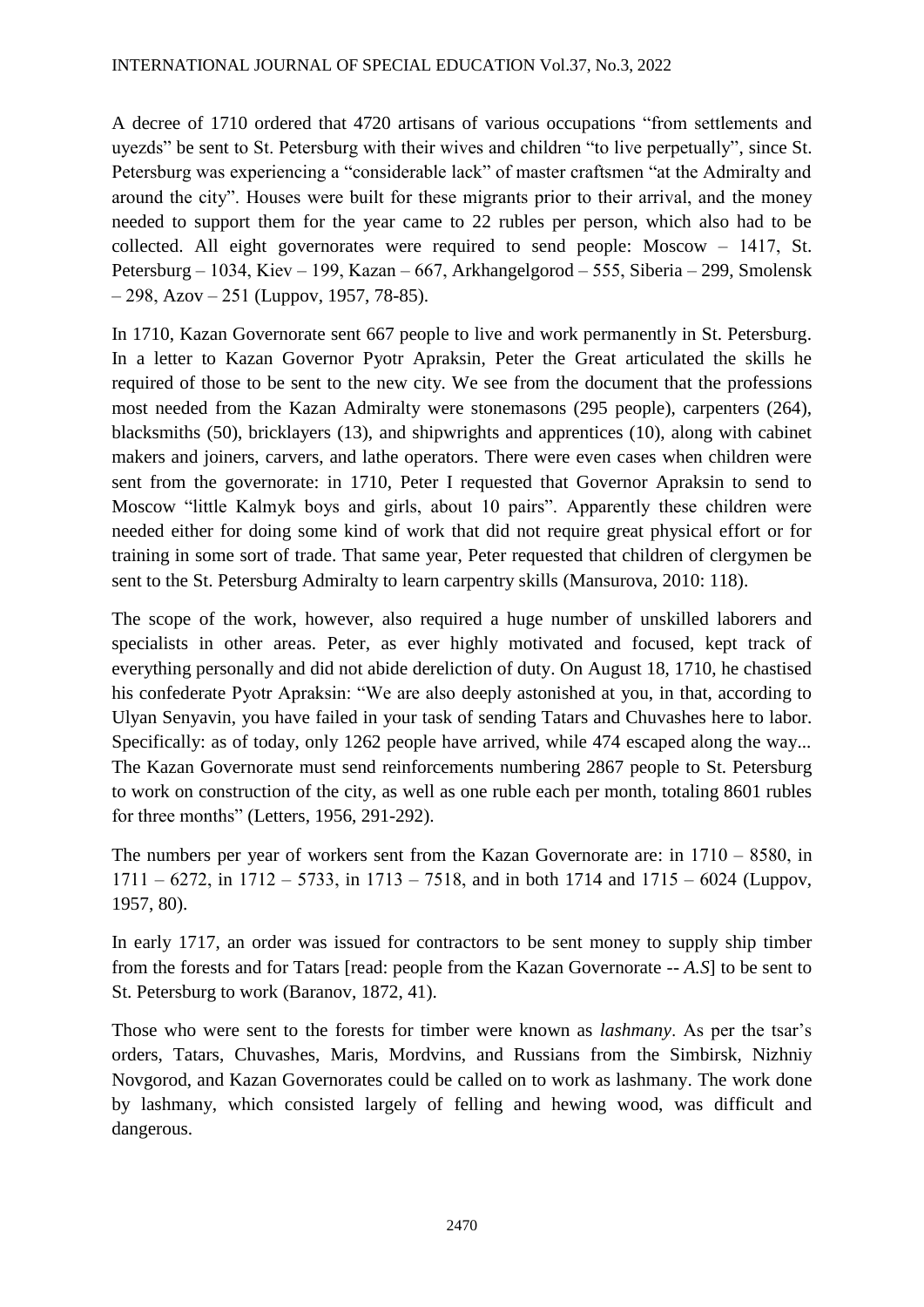One researcher of the Simbirsk Governorate lashmany believes that there were no Russians or Orthodox Christians among them. The peasants sent to the Kazan Admiralty were part of the "lashmany" social stratum, but they were initially recorded as Tatars subject to state service. For example, in 1811, 1816, and 1834, the Tatars of the village of Staroye Drozhzhanoye in the Buinsk Uyezd were counted as Tatars obligated to do state service, while in 1858 they were deemed lashmany. Researcher Irshad Gafarov is of the opinion that the majority of the lashmany were Mishar Tatars. And the denomination of Mishar Tatar was defined not as an ethnicity, but rather as a social stratum (Gafarov, 2018, 60). The workers that were sent to the Kazan Admiralty were peasants from the surrounding settlements, largely Tatars, Chuvashes, and Mari.

Not all diggers became permanent residents of St. Petersburg. Many also died in the marshes and bogs. The city was largely made up of those craftsmen and workers who were brought to the city on a permanent basis – masons, bricklayers, metalworkers, fitters, braziers, woodworkers… (Mavrodin, 1983, 88).

Beginning in 1718, the Kazan Governorate was ordered to send one person for every four households. The families of these workers underwent continuous hardships, as the men were gone for up to 6 months (Mansurova, 2010, 118).

And starting in April of that same year, the people who arrived from the governorate were simply not sent home. It was at this time that workers ceased being sent to do construction work in St. Petersburg.

The people of the Central Volga region, as subjects of the Russian Empire, were forced to participate in mandatory recruitment campaigns. In the 1720s there was an acute need for new soldiers not only for military purposes, but also to develop and fortify positions in new territories. An example of this was the construction of the Ladoga Canal (Baranov, 1872, 82, 132).

Among the first neighborhoods to be built in St. Petersburg was the Tatar Sloboda. Contemporaries state that it arose right outside the fortress crownwork. The residents here were Tatars, Chuvashes, Maris, Urdmurts, Bashkirs, and Kalmyks. The name Tatar Sloboda was quite arbitrary, as the district included many ethnicities who originated from many different governorates. One foreign traveller said of the Tatar Market located right across from the crownwork, that here one could purchase "old clothing from any ethnic group" at the lowest prices (Dessription, 1975, 22). Beside it was the Obzhorniy ("gluttonous") Market. According to the explanation provided by Pyotr Petrov, at that time even the Kalmyk cavalry was called Tatar, and their yurts were known as Tatar dwellings. Also found here was a populous community of Swedish prisoners, along with two of their priests. It should also be noted that before the abolition of serfdom the word "sloboda" was used throughout Russia to indicate any large suburban settlement with a non-serf population, while the word *sloboda* itself comes from a root meaning freedom. In other words, Tatar Sloboda is an exonym. St. Petersburg at that time was not even a city in the true sense. The newcomers set up house as they pleased, in little settlements and neighborhoods. And the term "Tatar" in St. Petersburg of the early  $18<sup>th</sup>$  century was quite a large umbrella. Even in the Russian census of 1897,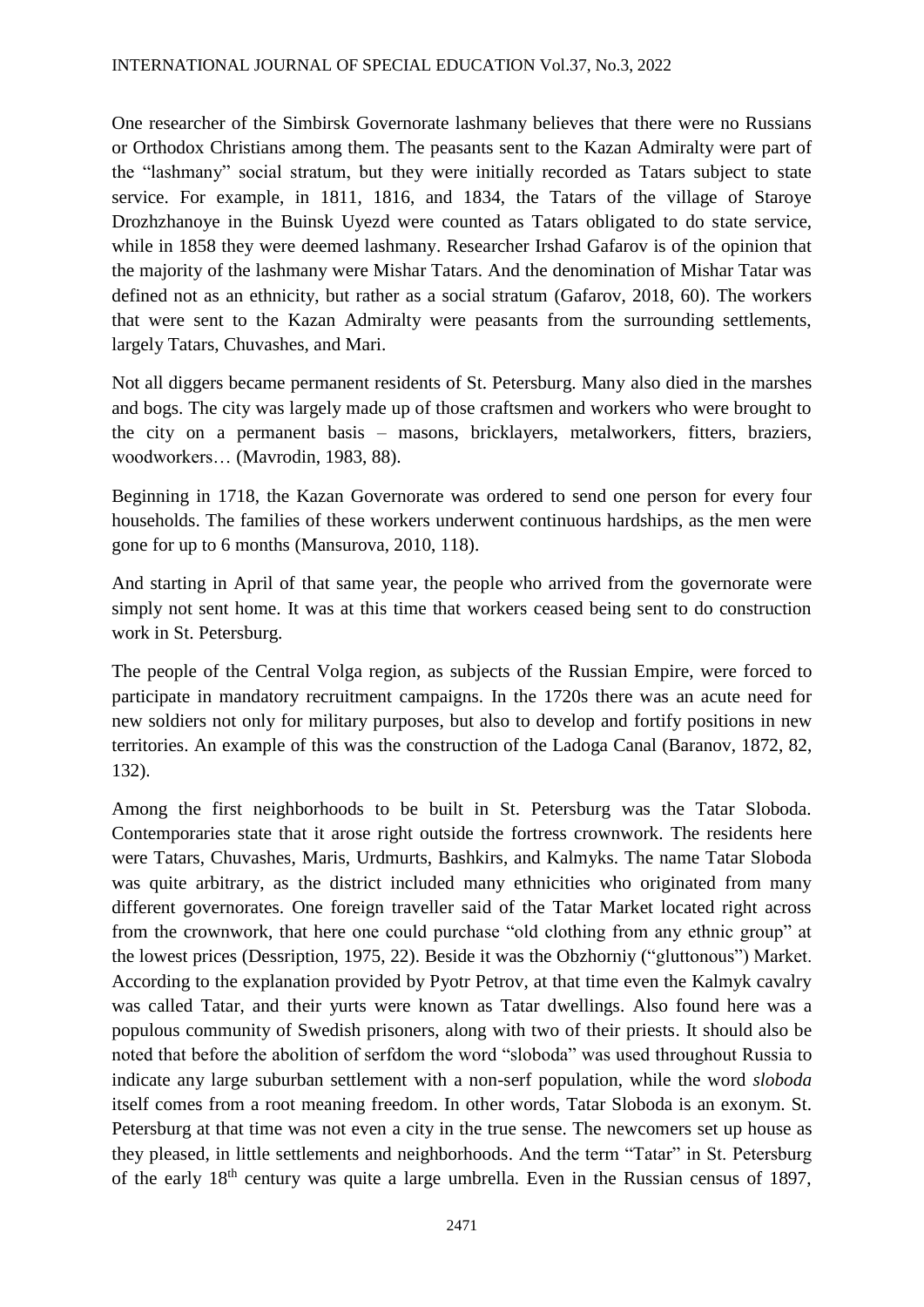Tatars, Bashkirs, Teptyars, Chuvashes, Azeris, Ottoman Turks, Turkmens, and Kirghiz were lumped together as speakers of "Turko-Tatar languages" (First, 1904, 93-94).

Beginning in 1722 with a decree from Peter I, Tatar (read: non-Russian) boys from the Kazan Governorate were subject to mandatory military service. They arrived in St. Petersburg to serve as officers' servants and cabin boys (Mansurova, 2010, 118).

The local population was considered under the authority of the Kazan Admiralty Office. For example, under the census'  $2<sup>nd</sup>$  revision of 1744, there were more than 4.5 thousand serviceobligated Mordvins under the aegis of the office (Demidov, 2018, 78-79).

## **Attentiveness and protection**

"Look after them and protect them steadfastly, so that the Tatars and Chuvashes and Cheremis and Votyaks are not unduly aggrieved, cheated, or hindered in trading by Russian peoples, interpreters, or bailiffs, or by those young informers among their own brother Tatars, Chuvashes, Cheremis, and Votyaks". This quotation is excerpted from an order by Peter I dated March 31, 1697 to the commanders and princes of the Kazan region, "On administering governmental and land affairs" (Complete, vol. III, 286). The order clearly sets forth the methods and means of governing the populace. On the whole, its contents are permeated with fatherly care not only for Russia, but for all the people who reside in it. The tsar showed particular tenderness for non-Russians. His orders are quite relevant with regard to his fellow Russians even today.

At the same time, it is difficult to overestimate the contribution of the peoples of the Central Volga region to supplying the growing city of St. Petersburg with provisions. And thus the following observation, made in the first decade of the  $18<sup>th</sup>$  century, is thoroughly justified: "If provisions, and particularly flour, had not been brought in from Novgorod, Pskov, Moscow, and even the Kingdom of Kazan… then not only Petersburg but the entire section of the country would have died of hunger" (Description, 1975, 229).

In May of 1708, the monarch wrote to Commander of Kazan Nikita Kudryavtsev: "When you receive this order to the Kazan Uyezd and other smaller cities and towns, send immediately here to Piterbukh to serve Tatars and Chuvashes, and from the Cheremis if there are not enough Tatars, five thousand people, them and send by water, bringing enough bread only for the journey" (Letters, 1918, 165).

This document better than any other shows Peter Alekseyevich's strength of character and his generous concern for his subjects. This can also be seen in the fact that the funds were collected from the households that did not send workers. Thus households had the choice of whether to send people to work in St. Petersburg or money to support the migrant workers. The authorities in Kazan and Simbirsk made a sincere attempt to fulfill the tsar's orders to provide St Petersburg with workers.

Everything the migrants required for both the journey to St. Petersburg and the initial period after their arrival was paid for by their fellow villagers or townspeople. Peter ordered that houses be built for the new arrivals in St Petersburg, most often one hut for every two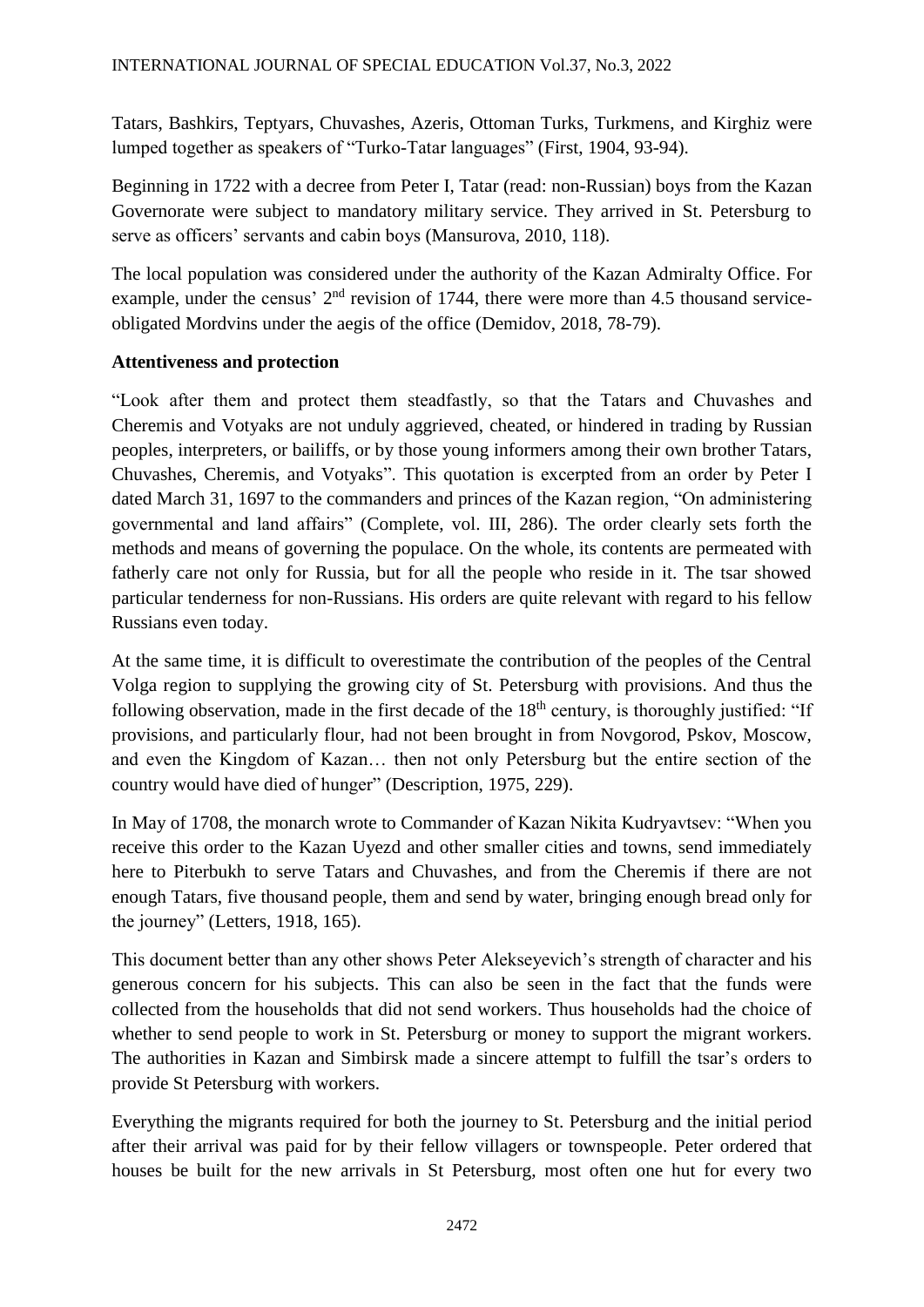families. Thus the sloboda was born. The builders couldn't keep up with the continuous flow of migrants, however, so it was common for them to have to make their own shelter upon arrival (Mavrodin, 1983, 88).

Life was not even easy for the Volga region natives who worked directly under Peter. In addition to the difficult material circumstances, they also had to deal with attacks from bandits and thieves, and with those whose desire it was to sow discord. We can see this particularly well in letters of complaint from Commander of Kazan Kudryavtsev. In 1708 he wrote the tsar a number of such letters. "The Tatars and Chuvashes who have left from Kazan and Ufa uyezds are being told by Bashkir thieves that the conscripts are being sent not by your sovereign order but by profiteers, for their own purposes, and are being told to attack Russian people everywhere… The Bashkir thieves have raided 3 villages near those Chuvash suburbs, killed people, and taken others prisoner" (Letters, 1918, 619).

The local population attempted to defend themselves from the assailants as best they could. "And that Nevezhin, upon learning of a camp 50 versts away with 200 Russians, and also with 100 Chuvashes, attacked them during the night, and killed most of them, and fled from that village quickly, and continued on for 2 versts, leaving them in peace because he did not have enough gunpowder (Ibid., 614). In all such cases the tsar took the side of the working people.

In September of 1710, Peter wrote to the Governor of Kazan Pyotr Apraksin. In his letter he instructs that flour and grain be sent for the winter in a sufficient amount (Collection, 1811, 104). Bread was desperately needed not only for the builders of the northern capital, but also for the soldiers stationed in the Northwest region.

In 1712, Peter issued an order providing housing and an allotment of land for some migrants. According to the document, masons, bricklayers, and other skilled workers in the construction sphere were given plots of land. But in general, the living conditions of most migrants were quite poor. Many lived in dugouts, sheds, or simply under lean-to shelters.

Grain, flour, groats, roe, and cured fatback were brought in from the Central Volga region. The provisions were most often delivered along waterways. The cargo was sent along the Volga to Tver, then along rivers to Lake Ladoga, and then down the Neva River to St. Petersburg (Semyonova, 1998, 165-166).

There are specific instances that bear witness to the special care taken for and intercessions made on behalf of non-Russian workers. For example, in April of 1722, the Senate was tasked with investigating a complaint from Chuvashes of the Yadrinskiy Uyezd, Nizhniy Novgorod Governorate, against the local authorities (Baranov, 1872, 95).

# **Conclusion**

This analysis allows us to draw a number of conclusions. One is that the reforms of the first quarter of the 18<sup>th</sup> century were quite closely linked to the construction of St. Petersburg. Along with other transformational changes, the construction of the northern capital contributed to the implementation in Russia of new arrangements that would better facilitate